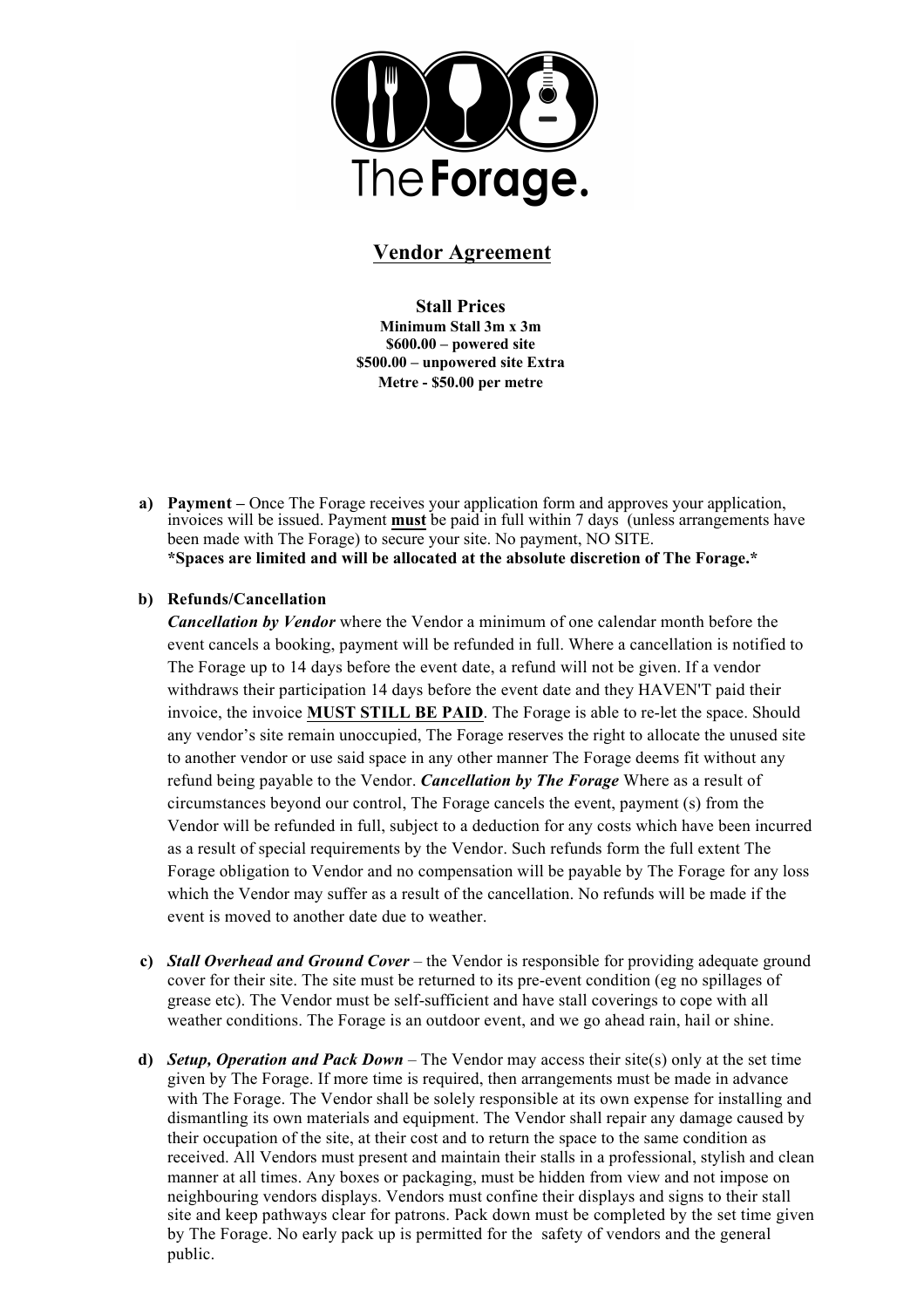- **e)** *Rubbish & Clean Up* The Vendor is responsible for the removal of all rubbish from their site. No cleaning of equipment is to take place at the event and no waste liquids such as grease or oil may be disposed of on site, via drains or other means.
- **f)** *Fire and Health & Safety Regulations* The Vendor agrees to comply with local, city and state laws ordinances and regulations covering fire, safety, health and other matters. All of the Vendor's equipment and materials must be located within the Vendor's allocated site and may not spread beyond the site unless agreed in advance with The Forage team. All electrical leads must be tagged by a qualified tester (every 3 months) and run safely away from patrons and pathways. Vendor's using gas or electrical appliances must have a suitable fire extinguisher or fire blanket on site.
- **g)** *Products and Exhibits* The Forage may at its sole discretion, restrict or prevent the display and sale of any items, and may require their removal from the premises. This reservation includes any person, thing, conduct, printed matter or item of charter, which The Forage considers objectionable for health or safety reasons. No refunds or compensation will be payable by The Forage for any loss incurred by a Vendor as a result of any restriction, which may be enforced.
- **h)** *Subletting of Space* The Vendor may not assign, sublet or apportion the whole or any part of the Vendor's allocated site for any purpose unless agreed in advance by The Forage.
- **i)** *Liability Exclusion –* The Forage will not be liable for any loss or damage to the Vendor's property from theft, fire accident or any other cause beyond its control. The Vendor agrees to indemnify, protect, defend and save and hold harmless The Forage's directors, staff, volunteers and contractors from all claims, demands, damages and liability of whatsoever kind or character. By signing this agreement, the Vendor expressly releases the aforementioned from all claims for loss, damage or injury.
- **j)** *Insurance* The Vendor shall carry and maintain during the period of the event including any move in or move out day(s), and at the Vendor's sole cost and expense, public and product liability insurance for a minimum of \$10,000,000. The Vendor must comply with all statutory obligations under the Workplace Health and Safety Act and any regulations made under it. The Vendor warrants that, by signing the contract, the Vendor will comply specifically with the insurance requirements of this agreement. The Vendor must provide current public and product liability certificates when submitting their application. Failure to do so, the Vendor will be made exempt from the application process.
- **k)** *Licenses –* The Vendor is responsible for obtaining any proper licenses, which may be required to sell their products. Copies of any required licenses must be submitted with their application. This includes stall, food van, caterer food business registration or notification by the Health Protection Service. All liquor licenses must be approved and current for The Forage.
- **l)** Product Sales Sample giving and tasting is encouraged, within food safety limits. Any produce being sold as 'organic' must have, and display, proof of certification. All produce must be clearly labeled and clearly priced. Produce should be offered at fair, market-driven prices that reflect the quality and/or specialty nature of the goods sold. You cannot on-sell another food product made by someone else at The Forage unless preapproved to do so.